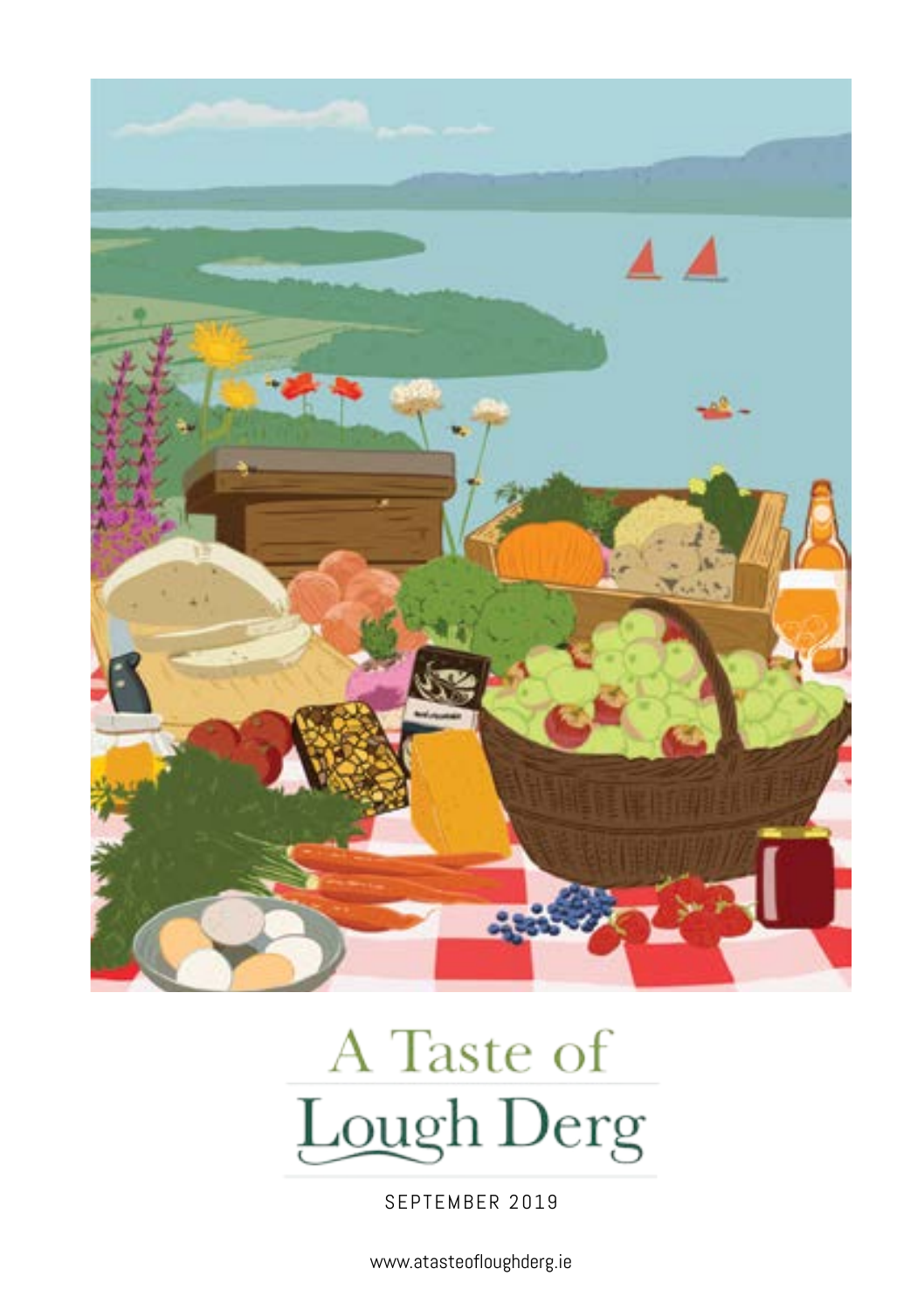







#### Lough Derg Farmers Markets:

Killaloe Farmer's Market: Sundays 11AM - 3PM Nenagh Country Market: Fridays 8AM - 1.30PM Nenagh Farmers Market: Saturdays 10AM - 3PM Mountshannon Farmer's Market: Saturdays 11AM - 3PM Portumna Country Market: Fridays 8.30AM - 12.30PM









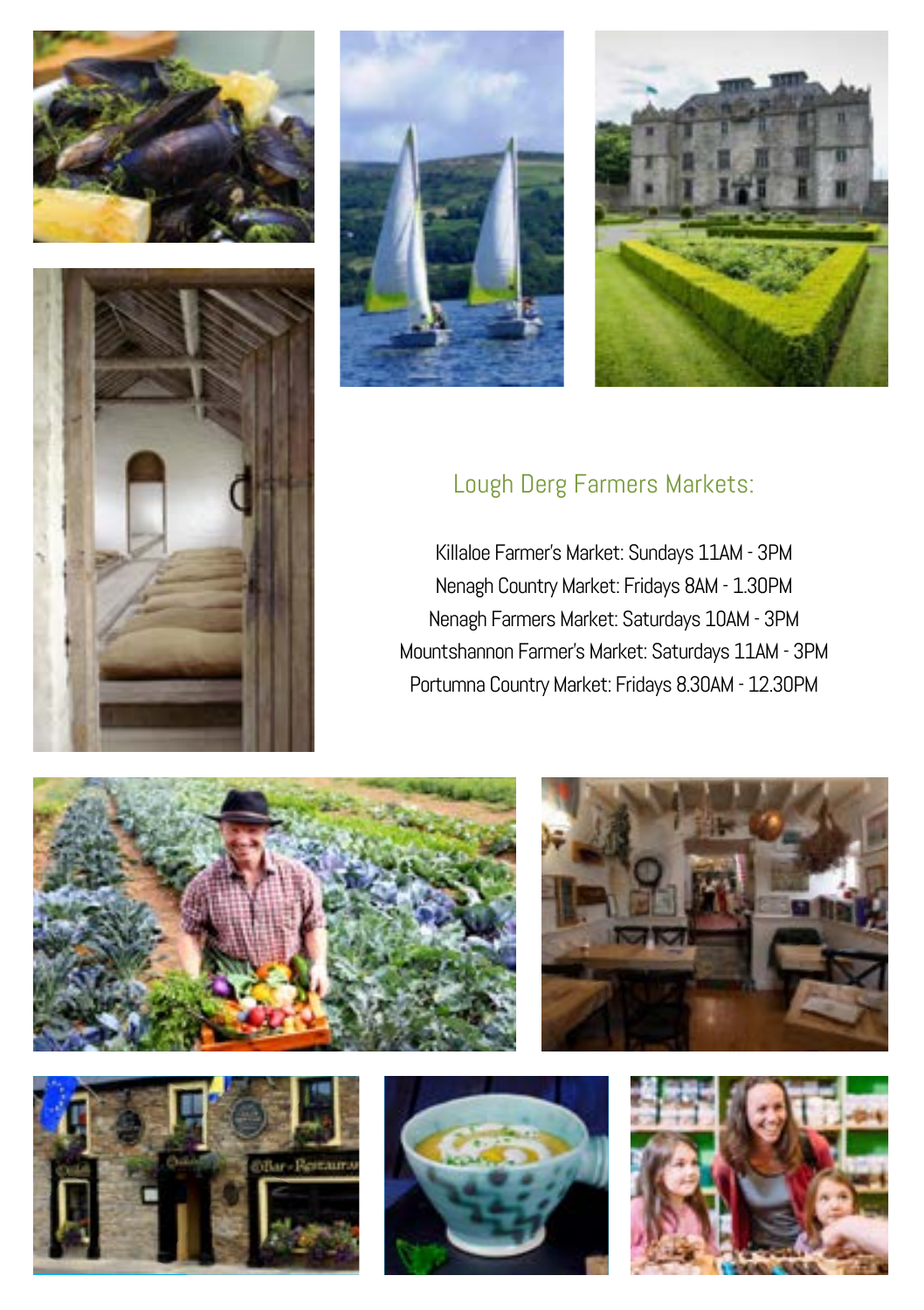## AUG THE RING OF LOUGH DERG  $31$  BBQ COMPETITION

Ballina Quay, Ballina. Co. Tipperary 12-6PM | Free event

The Ring of Lough Derg BBQ Competition is a great day out for all the family. BBQ Teams compete for the "An Fulacht Fia Cup". Live Music from 2pm until late in Aid of The Irish Heart Foundation.

T: 061 622790 E: flanagansfunctions@gmail.com www.theringofloughderg.com

#### SEP YOGA WITH 01 LAKE VIEWS

Brookfield Farm, Coolbawn, Nenagh, Co. Tipperary 12PM | €15 | Booking required

Yoga with a difference! This unique practice involves yoga in the open air, mats on the grass, with magnificent lake views, gentle breezes and birds flitting overhead through broad leaf trees. Workshop is facilitated by Emma Burke-Kennedy from Yoga in Terryglass and will be followed by a taste of Lough Derg with Brookfield Farm honey inspired light refreshments from Ailbhe Gerrard.

E: hello@brookfield.farm www.hrookfield.farm

#### SEP በ5

#### SMALL PLATES WITH BIG TASTE

The Peppermill, 27 Kenyon St, Nenagh, Co. Tipperary 7-8PM | €25pp | Booking advised

Tasty Tapas style small plates of locally produced artisan foods with a Peppermill twist. Meet the producers and taste their fine foods.

T: 067 34598 E: info@thepeppermill.ie www.thepeppermill.ie

#### ALE, BREAD & CHEESE IN MEDIEVAL NENAGH SEP 06

Powell's Pub, 42 Summerhill, Nenagh, Co. Tipperary 8PM | Free event

For this special presentation and tasting session: local archaeologist Caimin O'Brien explores food culture from around the Lough Derg region in medieval times. On this theme, Peter Ward from Country Choice will select some great local artisan cheese, all presented at Una Powell's heritage pub. Local craft beers will be available on the night.

T: 067 32820



#### A TASTE OF LOUGH DERG AT PORTUMNA CASTLE ESTATE SEP 08

Portumna Castle, Portumna, Co. Galway 11.30AM | Free event

Craft Gardener Lynn O'Keefe-Lascar will give a talk on the past history and present plantings of the walled kitchen garden of Portumna Castle Estate. Talk followed by a walk through the garden. Specially selected lunch in CaToCa tea rooms for those that want to stay longer. 'Something Red' felt exhibition will also open on the day, with a demonstration the old craft of felt making in the afternoon

T: 090 9741658 E: portumnacastle@opw.ie www.heritageireland.ie/en/west/ portumnacastleandgardens/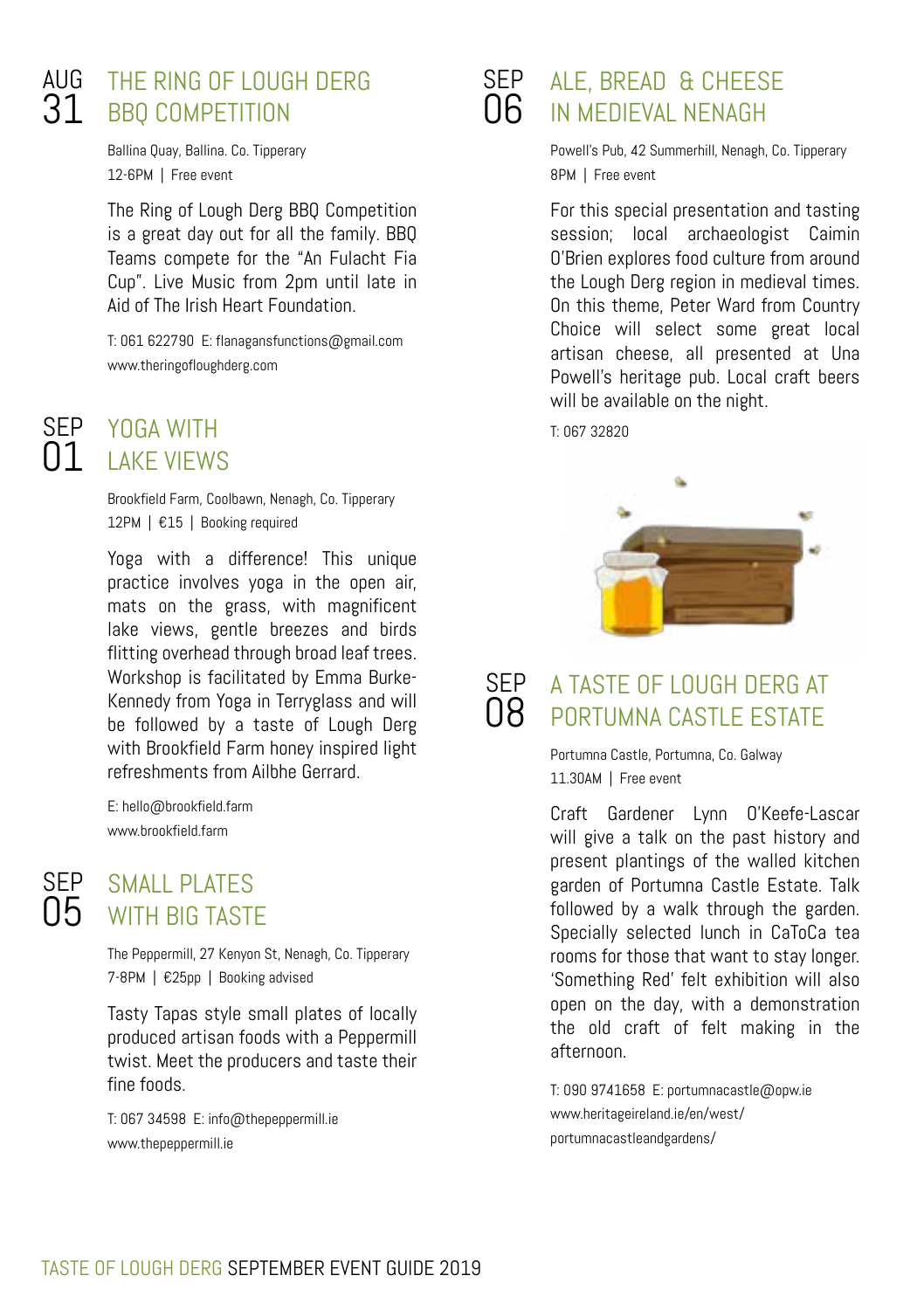SEP 13

#### SEP MEDIEVAL STYLE  $13$  LONG TABLE BANQUET

The Derg Inn, Terryglass, Co. Tipperary 8PM | €25pp (Food Only) | Booking required

Served within the walls of the historic abbey, this classic style banquet will be furnished with all locally sourced produce from within 20km. All carefully prepared by Derg Inn dedicated team to compliment the piece de resistance; the "pig on a spit". Organic, locally sourced pig, slow roasted in its entirety on a spit over a wood burning fire pit will form the basis for a delicious meal. A local historian will be on site and the meal will be accompanied by live traditional Irish music!. A selection of beers from the region available to complement the wonderful food on offer.

T: 067 22037 E: info@thederg.ie

#### THE WINE BUFF - EVENING OF WINE & CHEESE TASTING

5 Cecil Walk, Kenyon Street, Nenagh, Co. Tipperary 7.30-9/9.30PM | €20pp | Booking required

A fun and informative evening of wine and cheese tasting. Demystify the world of wine and impress your friends with the simple tips you will learn in a relaxed atmosphere. Taste some truly amazing wines from small family run vineyards.

T: 067 42491 E: alexis@thewinebuff.com www.thewinebuff.com

## SEP KILLALOE 14 GIN CRUISE

Lakeside Drive Ballina, Killaloe, Co. Clare 4PM | €40 | Booking required

Join Killaloe River Cruises for an opportunity to "Meet the Maker" of Sling Shot Gin from Lanesborough County Longford and the newly launched Oscar Wilde Tonic Water from Borrisoleigh County Tipperary, all while cruising the gentle sheltered waters of the River Shannon. Relax on board and enjoy three servings of Sling Shot Gin, each with a different combination of tonic and garnish. To compliment the perfect evening Tuscany Bistro will be on board to serve a selection of delicious canapes.

T: 086 8140559 E: info@spiritofkillaloe.ie www.killaloerivercruises.com

#### IRISH SEED SAVERS -  $15$  harvest festival SEP

Irish Seed Savers, Capparoe, Scariff, Co. Clare 11-5PM | €10 / Free for children and supporters

Enjoy a great family day out exploring 20 acres of heritage seed gardens, heritage orchards (housing Ireland's heritage apple collection of over 170 varieties of apple trees) and learn from demonstrations in organic gardening, scything, mead making, and many more. Café open for lunch on the day and pizza available from the cob pizza oven. Activities for children on the day.

T: 061 921866 E: info@irishseedsavers.ie www.irishseedsavers.ie

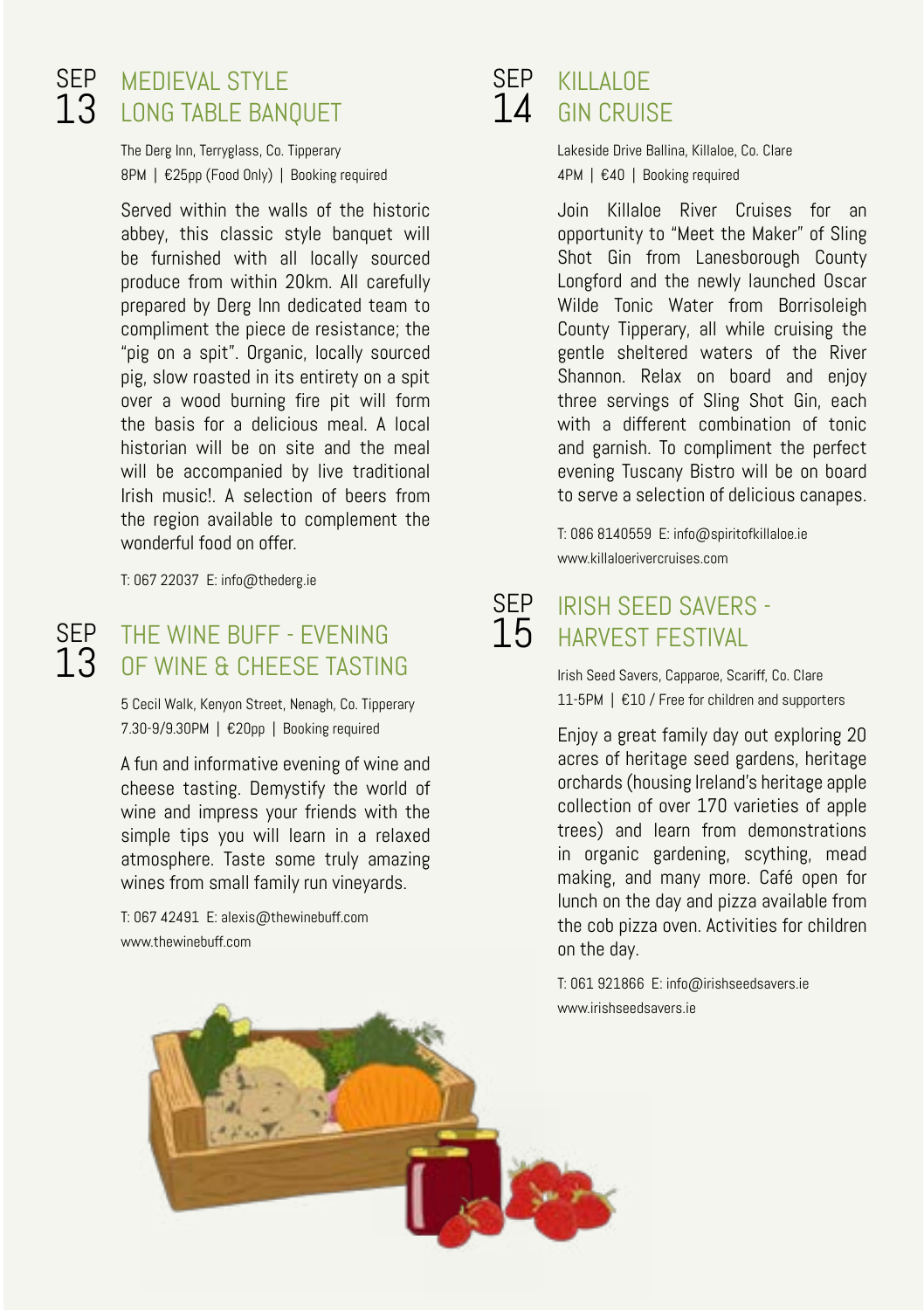## 15

### SEP LONG TABLE QUEST RECOVERY LUNCH

The Old Barracks, Gortybrigane, Birdhill, Co. Tipperary 1PM | €25pp | Booking required

Visit the street food garden at The Old Barracks Coffee Roastery and book a seat at the Long Table Quest Recovery Lunch. This is family style dining where you enjoy locally produced food, chat, mingle, and make friends. Lunch starts at 2pm with food for all dietary needs served from the unique food containers in the Street Food Garden #obrstreetfood

T: 061 623001 E: hello@theoldbarracks.ie www.theoldbarracks.ie



## SEP 15

#### THE IRISH WORKHOUSE CENTRE

St Brigids Rd, Portumna, Co. Galway 12PM | Free event

The Irish Workhouse Centre is an arts, heritage and cultural centre for the region, and it is the only centre in Ireland dedicated to telling the story of the workhouse system. Visit the Workhouse for talks on the history of food inside and outside the workhouse in nineteenth and twentieth century Ireland. Speakers include best-selling author Margaret Hickey, Workhouse historian Aileen O'Dowd, and special guests.

#### SEP MEET THE MAKER  $21$  a be the maker

Wilde Irish Chocolates, Tuamgraney, Co. Clare 11-12.30PM | €39pp / €30pp Group of 4+ Booking required

Get behind the scenes of a real working chocolate factory, meet the makers of all of our chocolates, make your own chocolate bars, taste many different flavours of chocolate and see how the magic comes together!

T: 061 922080 E: wicdirect@gmail.com www.wildeirishchocolates.com

HISTORIC TOUR OF TUAMGRANEY VILLAGE SEP 21

> Nuala's Bar, Tuamgraney, Scariff, Co. Clare 11-12.30PM | €25pp | Booking advised

Join Nuala Kilkenny for a tour of picturesque Tuamgraney in the heart of east Clare. The village has a 10th century church, a beautiful memorial park and historic links to Brian Boru. A special set menu in Nuala's follows the tour.

T: 061 921249 E: nualakilkenny@gmail.com www.nualas.ie

#### LOUGH DERG HARVEST SESSION

SEP 25

> Larkins, Garrykennedy, Portroe, Nenagh, Co. Tipperary 8.30PM | €15 | Booking advised

> Come out and taste the delicious offerings by local food and craft beer producers who will show you a grand display of all that the area has to offer. Enjoy an evening of food, drink, and local music too!

T: 067 23232 E: info@larkins.ie www.larkins.ie

T: 090 9759200 E: info@irishworkhousecentre.ie www.irishworkhousecentre.ie